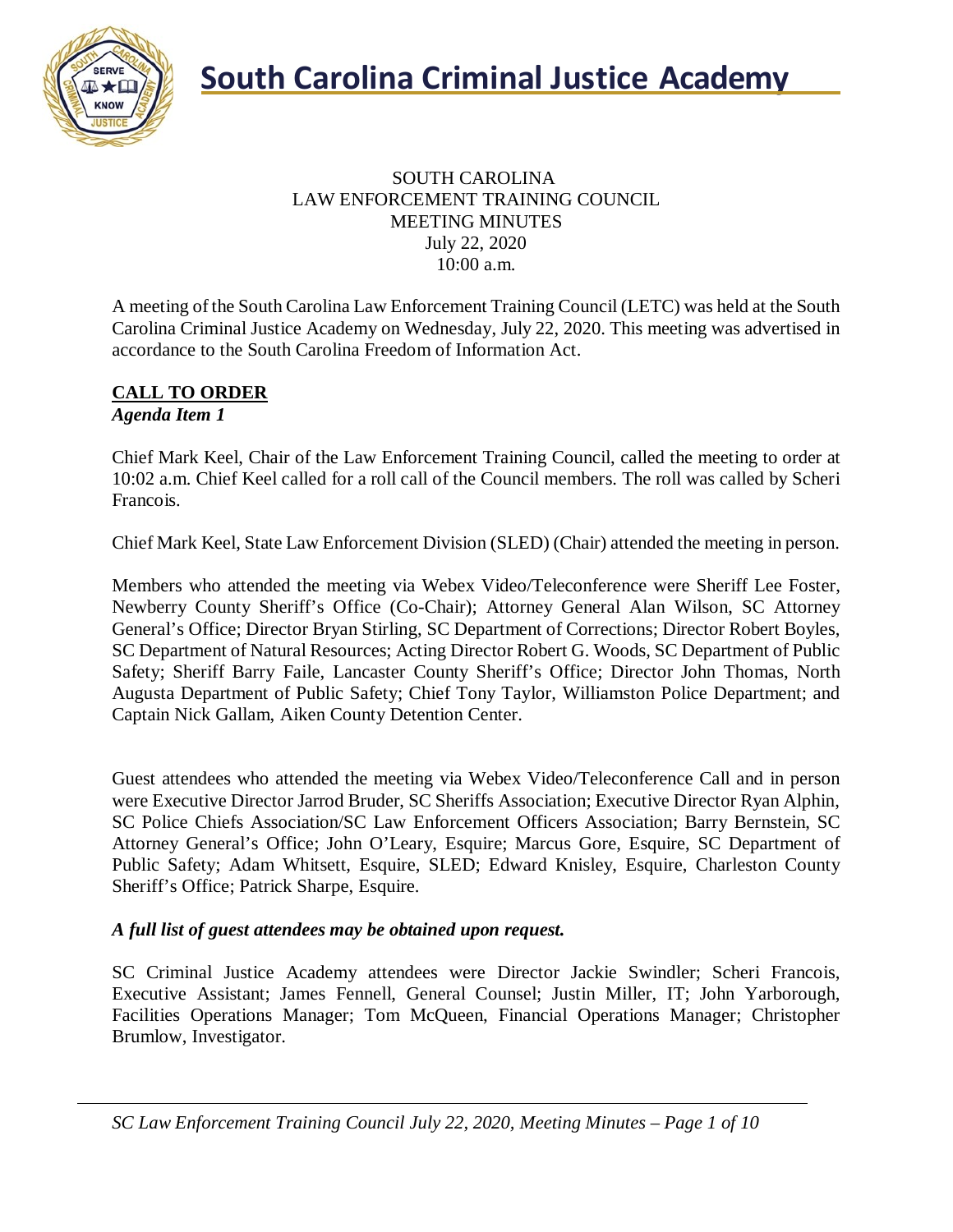

# **APPROVAL OF AGENDA**

*Agenda Item 2*

Upon a motion made by Attorney General Wilson and seconded by Sheriff Faile, Council voted unanimously to adopt the agenda as presented.

# **APPROVAL FOR MEETING MINUTES**

#### *Agenda Item 3*

1. A motion to approve the minutes of the June 15, 2020, meeting was made by Director Boyles and seconded by Director Woods. Council voted unanimously to accept the meeting minutes as recorded.

# **DIRECTOR'S REPORT**

*Agenda Item 4A*

# 2. **General Counsel**

- Misconduct Cases

# **Shane Conkey:** *2019-CJA-12-10 (Charleston County Sheriff's Office)*

**Summary:** Allegation of willfully making false, misleading, incomplete, deceitful, or incorrect statements to a law enforcement officer, a law enforcement agency, or representative of the agency except when required by departmental policy or by the law of this State. **Request for Final Agency Decision.**

Attorney Edward Knisley was present at the meeting to represent Charleston County Sheriff's Office and to answer any questions from Council, if applicable. Mr. Knisley asked that Council uphold the recommendation of the Hearing Officer.

The recommendation of the Hearing Officer is to deny Shane Conkey eligibility for law enforcement certification either permanently, for a specified period of time, or pursuant to such other conditions as may be deemed appropriate by Council, pursuant to its authority set forth at S.C. Code Ann. Regs. 37-108 A.

Director Adger made a motion to accept the recommendation of the Hearing Officer to permanently deny Mr. Conkey's law enforcement certification. Sheriff Foster seconded the motion. Council voted unanimously to adopt the recommendation of the Hearing Officer to permanently deny Mr. Conkey's eligibility for law enforcement certification.

### **Austyn Vaughn:** *2019-CJA-10-02 (SC Department of Public Safety)*

**Summary:** Allegation of willfully making false, misleading, incomplete, deceitful, or incorrect statements to a law enforcement officer, a law enforcement agency, or representative of the agency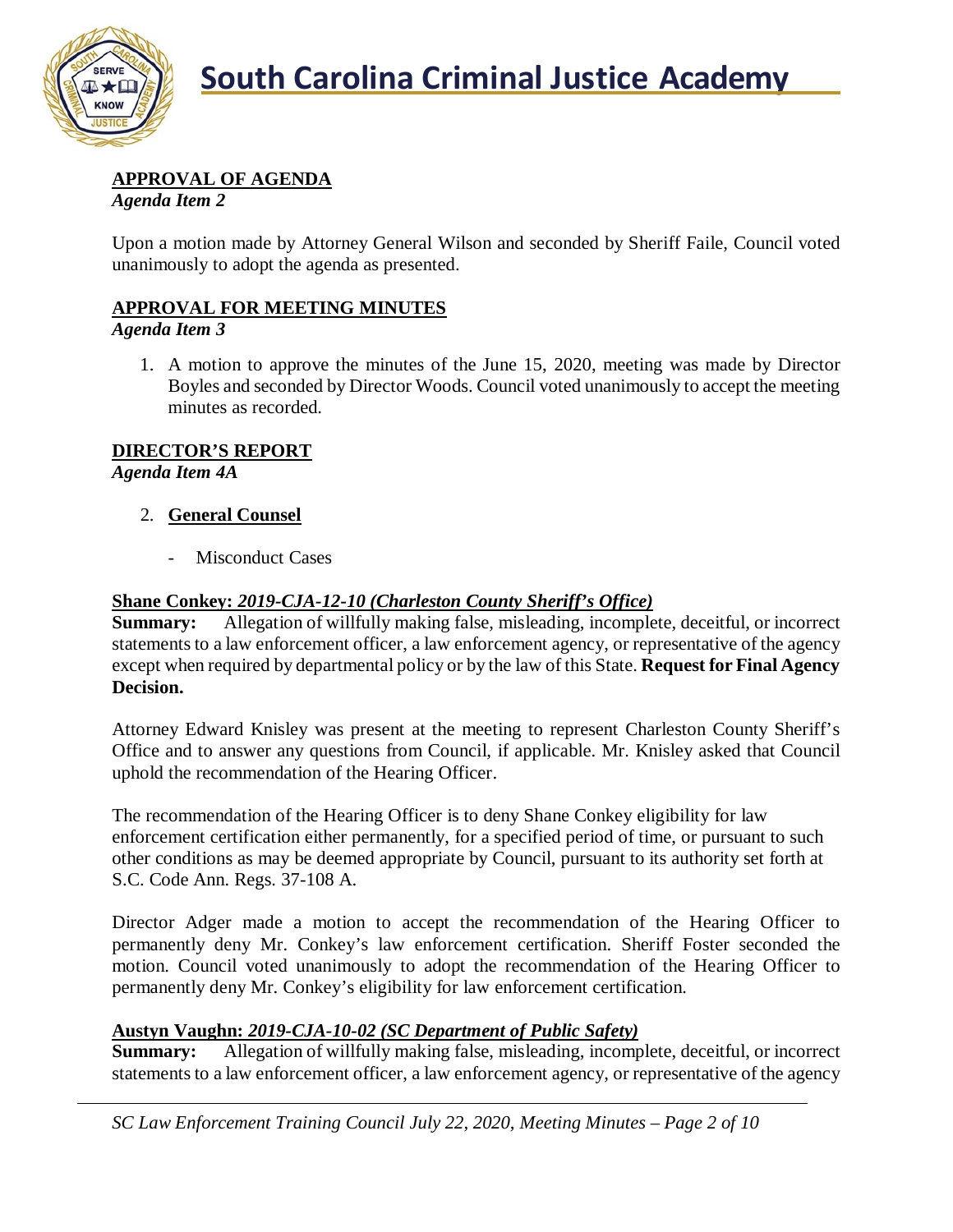

except when required by departmental policy or by the law of this State. **Request for Final Agency Decision.**

The recommendation of the Hearing Officer is to deny Mr. Vaughn's eligibility for law enforcement certification either permanently, for a specified period of time, or pursuant to such other conditions as may be deemed appropriate by Council, pursuant to its authority set forth at S.C. Code Ann. Regs. 37-108 A.

Attorney John O'Leary was present at this meeting to represent Mr. Vaughn and to answer any questions from Council, if applicable. Mr. O'Leary asked that Council issue other disciplinary actions regarding Mr. Vaughn except permanent denial of his law enforcement certification.

Attorney Marcus Gore was present at this meeting to represent the SC Department of Public Safety (SCDPS) and to answer any questions from Council, if applicable.

Council had an extensive discussion regarding the actions that led to the allegation against Mr. Vaughn brought forth by SCDPS. During this discussion Council asked questions regarding the allegations against Mr. Vaughn and had their questions answered by both Mr. O'Leary and Mr. Gore.

Upon conclusion of discussion, Director Adger made a motion to grant Mr. Vaughn eligibility for law enforcement certification with a finding of no misconduct. Sheriff Foster seconded the motion. Council voted unanimously to grant Mr. Vaughn eligibility for law enforcement certification with a finding of no misconduct. *Please note that Director Woods recused himself from the voting process in this case.*

### **Laura Patton:** *2019-CJA-09-04 (Greenwood County Sheriff's Office)*

**Summary:** Allegation of willfully making false, misleading, incomplete, deceitful, or incorrect information on a document record, report, or form, except when required by departmental policy or by the laws of this State. **Request for Final Agency Decision.**

The recommendation of the Hearing Officer is to deny Mr. Vaughn's eligibility for law enforcement certification either permanently, for a specified period of time, or pursuant to such other conditions as may be deemed appropriate by Council, pursuant to its authority set forth at S.C. Code Ann. Regs. 37-108 A.

Ms. Patton was in attendance at this meeting to represent herself and answer any questions from Council, if applicable.

Council had questions regarding the allegations of misconduct against Ms. Patton and gave her an opportunity to speak on own her behalf.

*SC Law Enforcement Training Council July 22, 2020, Meeting Minutes – Page 3 of 10*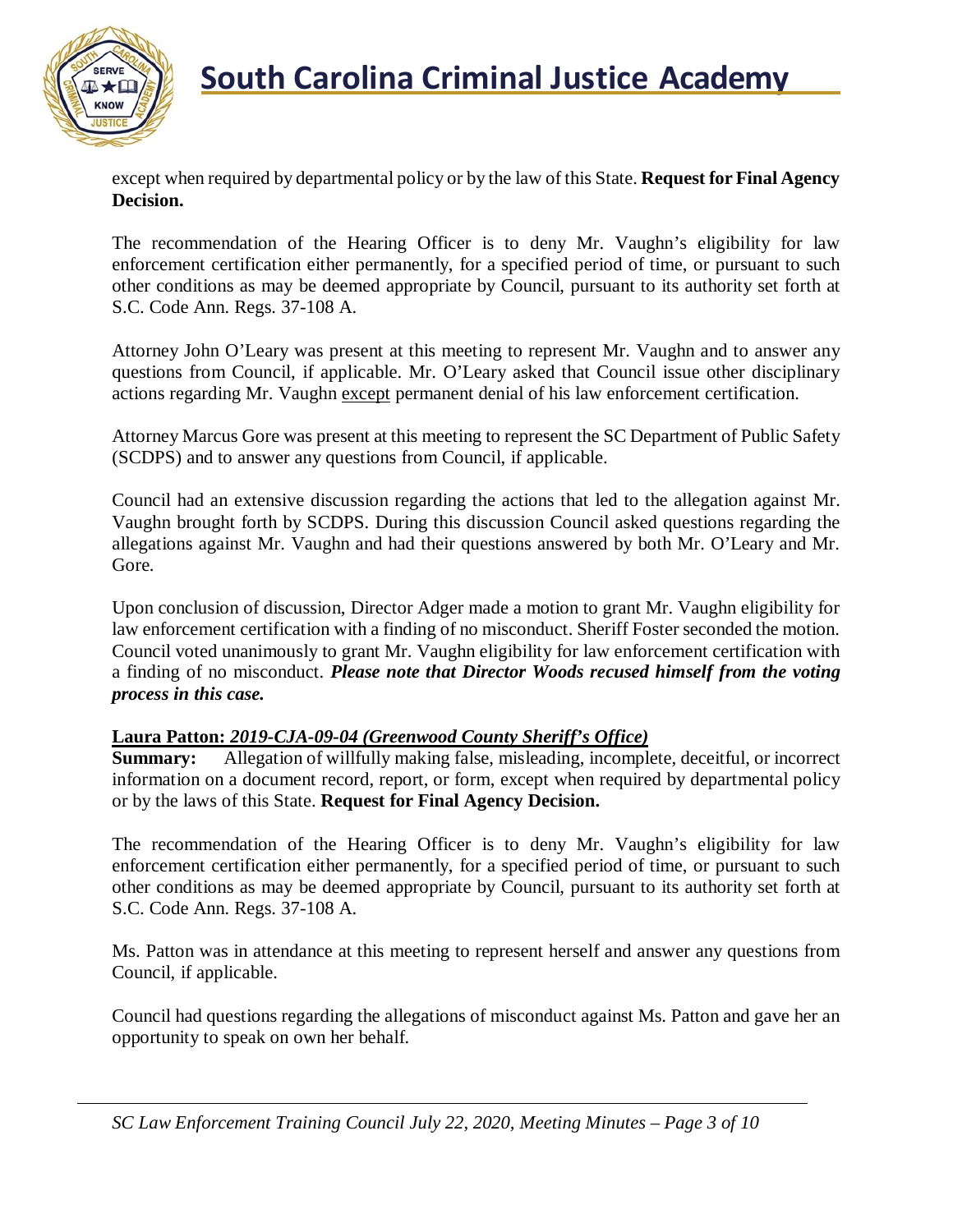

Upon hearing from Ms. Patton, Director Adger made a motion to accept the recommendation of the Hearing Officer to permanently deny Ms. Patton's eligibility for law enforcement certification. Chief Taylor seconded the motion. Council voted unanimously to adopt the recommendation of the Hearing Officer and permanently denied Ms. Patton's eligibility for law enforcement certification.

#### **Huger Brown:** *2018-CJA-09-12 (SLED)*

**Summary:** Dangerous and/or unsafe practices involving firearms, weapons, and/or vehicle which indicated either a willful or wanton disregard for the safety of persons. **Consent Order Proposal.**

The consent order is a stated: A) Consents to a finding of misconduct, Dangerous and/or unsafe practices involving a firearm, weapon, and/or vehicle. B) Two years' probation. C) Mr. Brown should attend anger management. D) At the end of probation a letter to SCCJA will be provided by Mr. Brown's employing agency stating that he has not engaged in misconduct.

Mr. Brown was in attendance at this meeting to answer any questions from Council, if applicable. Attorney Patrick Sharp was in attendance at this meeting to represent Mr. Brown and to answer any questions Council may have, if applicable.

Council asked questions regarding the case against Mr. Brown which were answered by Mr. Brown and Mr. Whitsett.

After hearing from both attorneys, Director Adger made a motion to accept the Consent Order Proposal. Sheriff Faile seconded the proposal.

Prior to the voting process Council had a brief discussion regarding the Consent Order Proposal.

Upon conclusion of discussion, Council voted unanimously to accept the Consent Order Proposal as recommended by the Hearing Officer. *Please note that Chief Keel recused himself from the voting process in this case.*

#### **David Taylor:** *2020-CJA-07-04 (Union County Sheriff's Office)*

**Summary:** The SC Criminal Justice Academy received information that David Taylor, Sheriff of Union County, was formerly indicted by a Grand Jury and was charged with Misconduct in Office and Dissemination of Obscene Material. The indictment was the result of an investigation by the SC Law Enforcement Division (SLED). **Request for Final Suspension.**

Sheriff Foster made a motion to suspend Mr. Taylor's law enforcement certification. Sheriff Faile seconded the motion. Council voted unanimously to temporarily suspend Mr. Taylor's law enforcement certification pending the outcome of the criminal investigation. *Please note that*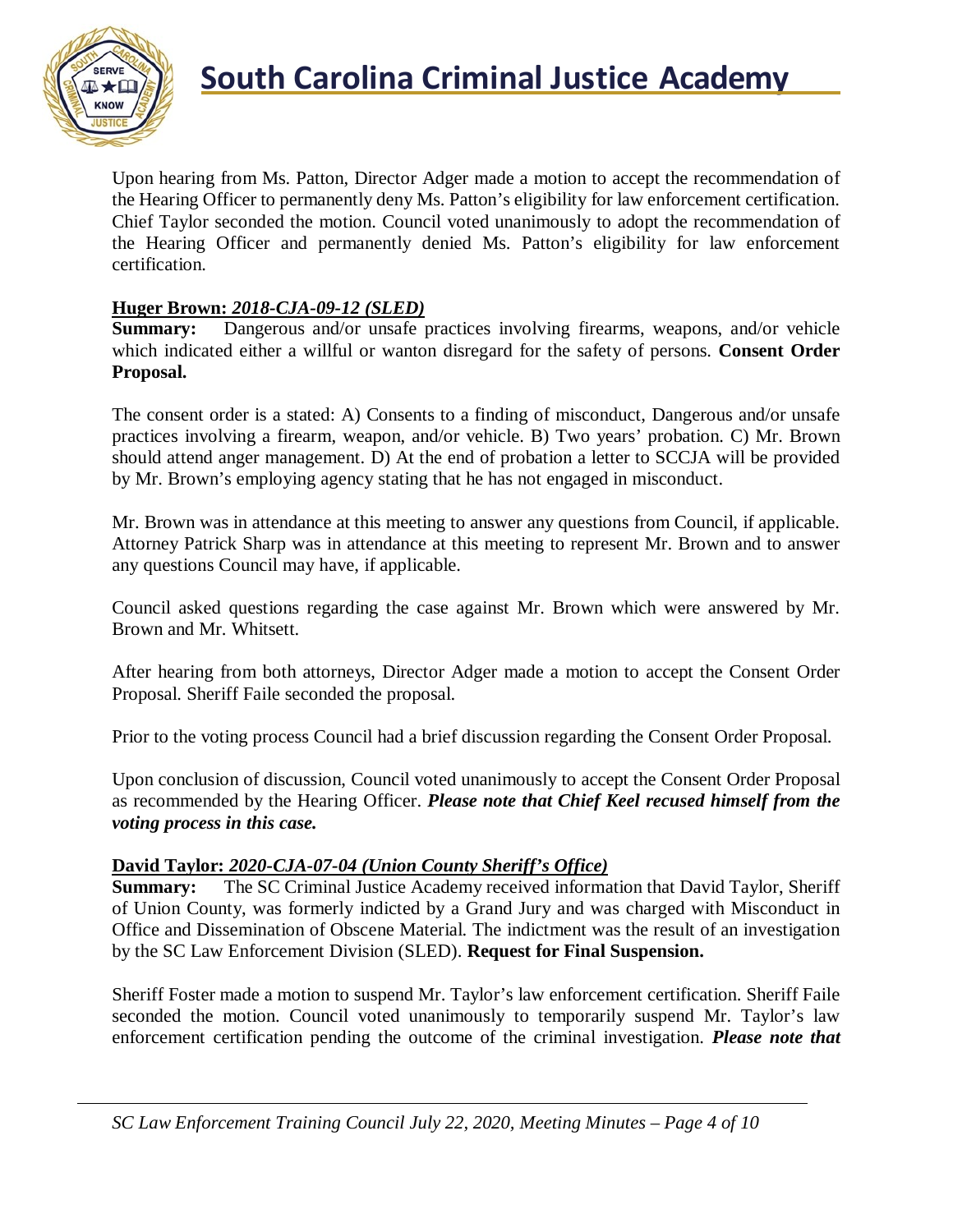

*Chief Keel and Attorney General Wilson recused themselves from the voting process in this case.*

#### **Jason Barry:** *2020-CJA-07-10 (Charleston County Sheriff's Office)*

**Summary:** The SC Law Enforcement Division (SLED) notified the SC Criminal Justice Academy that Jason Barry was arrested by the SC Highway Patrol and charged with Reckless Homicide. Further information states that Barry was travelling in his departmentally issued vehicle at a high rate of speed when he struck a vehicle attempting a left turn which caused the victim's vehicle to overturn. The victim later succumbed to their injuries. **Request for Suspension.**

Sheriff Foster made a motion to suspend Mr. Barry's law enforcement certification. Sheriff Faile seconded the motion. Council voted unanimously to temporarily suspend Mr. Barry's law enforcement certification pending the outcome of criminal charges. *Please note that Director Woods recused himself from the voting process in this case.*

#### **Benjamin Bolding:** *2020-CJA-06-10 (Richland County Sheriff's Office)*

**Summary:** On June 15, 2020, the Richland County Sheriff's Office submitted a Misconduct Allegation regarding Mr. Bolding. The date of separation listed on the Misconduct Allegation is April 6, 2020. The Richland County Sheriff's Office was contacted to verify the date of separation. The Richland County Sheriff's Office verified that the date of separation was correct. They further advised that the reason for the delay in submission of the Misconduct Allegation was a clerical error and oversight. They advised once the error and oversight were discovered the allegation was submitted. **Request to Accept Late Misconduct Allegation.**

Director Adger made a motion to accept the late PCS of Separation Due to Misconduct. Sheriff Faile seconded the motion. Council voted unanimously to accept the late PCS of Separation Due to Misconduct.

#### **Jordan Nubern:** *2020-CJA-06-15 (Anderson County Sheriff's Office)*

**Summary:** On June 15, 2020, the Anderson County Sheriff's Office submitted a Misconduct allegation regarding Nubern. The date of separation listed on the Misconduct Allegation is listed as 8/15/2018. The lower right corner of the Misconduct Allegation lists the date of August 27, 2018 which is the date the allegation was printed. The Anderson County Sheriff's Office was contacted in order to obtain further information regarding the delay in submission. The Anderson County Sheriff's Office advised they had in fact submitted the allegation on August 27, 2018; however, the South Carolina Criminal Justice Academy conducted a search of its records to verify this information and determined the allegation was never received on the date in question. Based on the information received from the Anderson County Sheriff's Office, it appears that a clerical error was to blame for the delay in submission. **Request to Accept Late Misconduct Allegation.**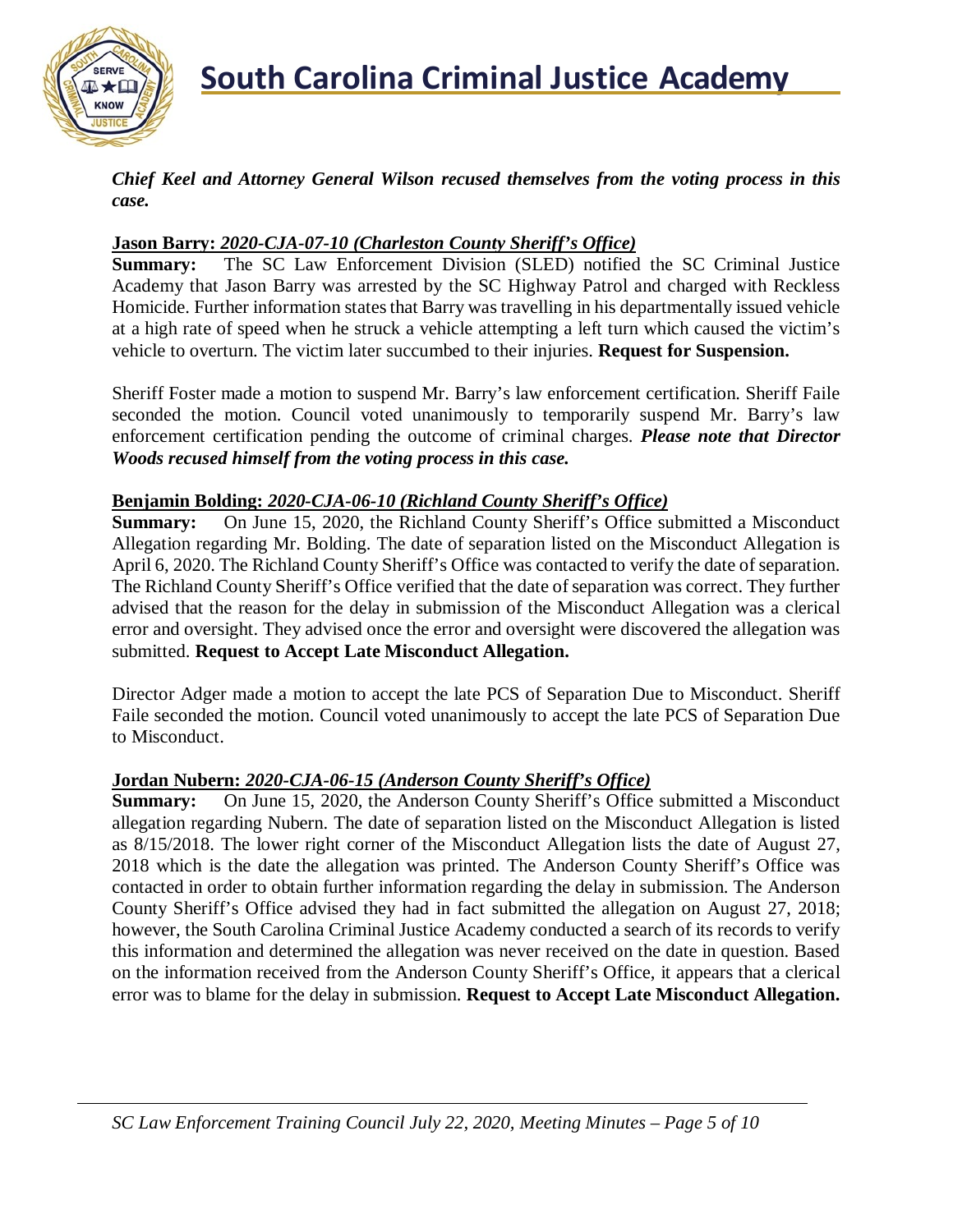

Director Adger made a motion to accept the late PCS of Separation Due to Misconduct. Director Boyles seconded the motion. Council voted unanimously to accept the late PCS of Separation Due to Misconduct.

#### **Financial Update** *Agenda Item 4B*

Due to the COVID crisis, Court Fines revenues have declined for the past couple of months, with receipts for May and June only being about \$200,000 each month. After speaking with the Academy's Executive Budget Analyst regarding the falling revenues and the uncertainty of whether the 10% carryover would take place this year, it decided the best course of action was to move several expenditures from other funds to state funds. This allowed the Academy to start the year with cash in the court fine category of \$3.7 million which is \$1.4 million more than the beginning amount last year. This gives the Academy somewhat of a cushion.

With this move, even with the declining revenues, as long as there is not a budget reduction this year, the Academy should be financially sound. Total expenditures for FY20 were \$12.8 million and the beginning cash balance for FY21 is right at \$13 million prior to any court fine receipts for the year. If the 10% carryover is available, the Academy would have another \$272 million to bring forward as well.

The Academy is beginning the year conservatively so that Staff can have what is needed but not necessarily what is wanted.

#### **Capital Projects Update** *Agenda Item 4C*

**Village Dormitory Restroom Renovation:** The waterproofing was successfully completed. Final inspection to be conducted after some cosmetic touch ups.

**Roof Repairs at SCCJA:** Bid opening was complete on 7 July 2020 for roof repairs to buildings #8 and #31 and replace the roofing systems on Ranges #1, #2, #3 along with the Rifle Deck roof. CMS Roofing was the low bid, but withdrew stating that they made an error on their calculations. The process is on hold until approved by the Office of State Engineer.

**Campus Security Upgrade:** The new systems were installed, and we adding a few more cameras for areas where there is no coverage.

**Kitchen Water Heater:** The new unit was installed on 23 April 2020.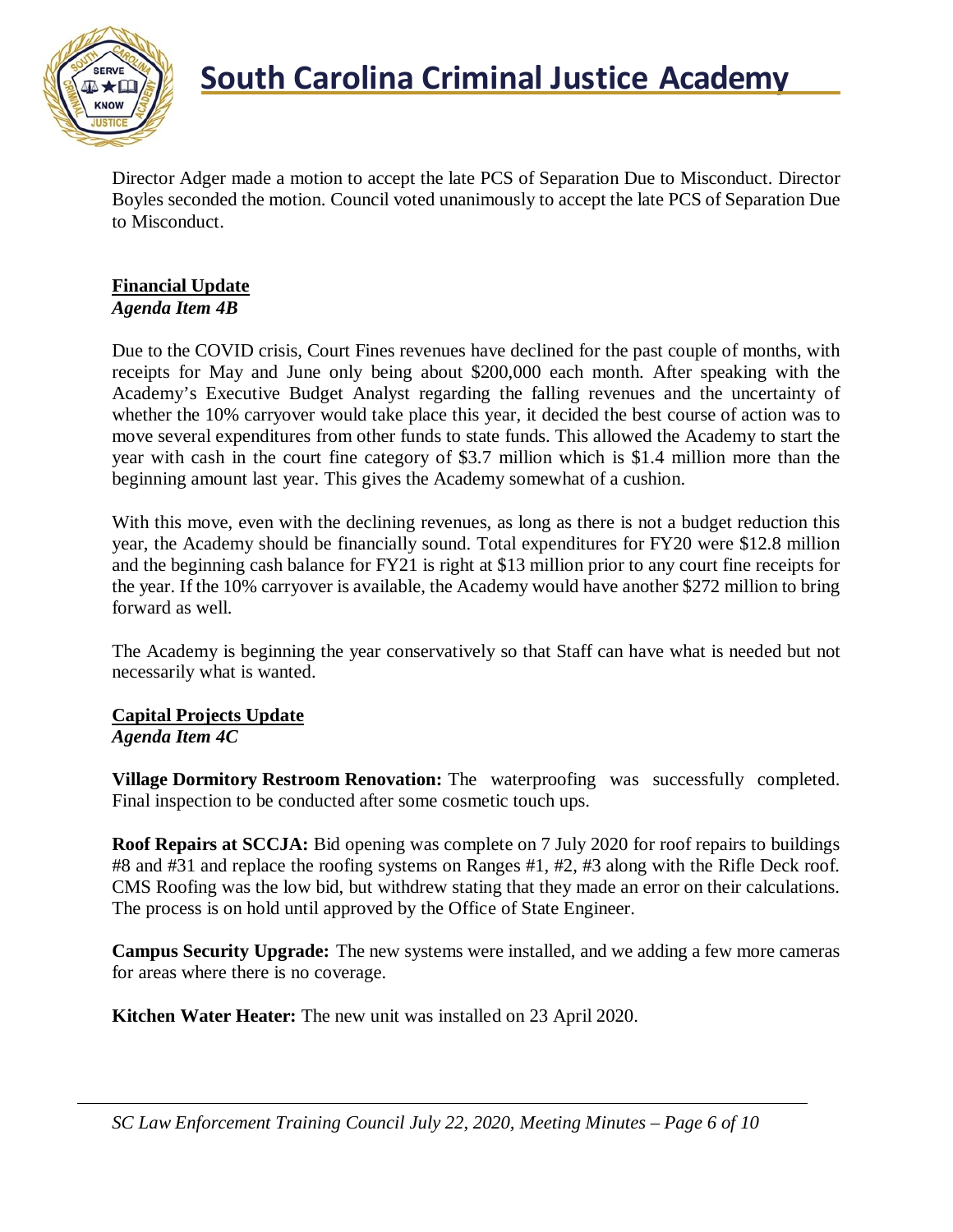

**Vehicle Tactical Range:** The site was surveyed by the National Guard, and we are currently cleaning the area in preparation for the National Guard to begin work on the berm and range area.

### **Director's Comments/Council Discussion** *Agenda Item 4D*

Mr. Fennell informed Council that the Director of the SC Criminal Justice Academy has authority under State law to impose a penalty of up to \$1,500 of an individual who is found to be in violation of the regulations of the Training Act which would include failure to prosecute allegations of misconduct. This is a two-step process; the first step is the requirement of the agency to report the allegation of misconduct to the Academy, and the second step is the requirement of the agency to prosecute the allegation of misconduct. Due to the number of cases Council has seen recently involving agencies that have failed to appear to prosecute allegations of misconduct against their officers Council tasked the Academy with researching whether civil penalties could be imposed.

The proposal would be that the Director of the Academy impose the penalty, but the imposition of the penalty has to be approved by Council. The Academy would send out a letter informing agency heads that the Academy Director and the Training Council would start imposing fines to agencies that fail to comply with the requirement of prosecuting cases of misconduct. Once the Council sets the date in which this will take effect, the Academy will start notifying agency heads of a proposed civil penalty in writing. This notification would include the Director's authority to impose the penalty, the reason for the penalty, the amount of the penalty, and notification of the date, time and location of the next Training Council Meeting to address the matter. There would be a requirement for the agency head(s) to attend this meeting to address any questions from Council, and the agency would be reminded of their responsibility to report allegations of misconduct in the future. The final piece of information the notice would contain is a warning that any future violations could result in another penalty and even higher amount within the \$1,500 limit. After the agency head(s) has addressed the questions and concerns from Council, the Training Council would vote on the imposition of the civil penalty, if the Training Council agrees with the imposition of the penalty an order containing the details of it would be drafted, signed and mailed to the agency head(s) via US Certified Mail.

After Mr. Fennell gave this information to Council, Director Swindler addressed Council regarding imposing civil fines on agencies who fail to speak with someone in a command position at the current or former departments of officers their agency intends to hire. Agency heads would receive a letter from the Academy notifying them of the civil penalty and date and time of the next Training Council meeting in which they are to appear before Council and explain why they did not follow regulations.

Council had an extensive discussion on the proposals given by the Academy in regards to civil penalties imposed on agencies failing to comply with regulations.

*SC Law Enforcement Training Council July 22, 2020, Meeting Minutes – Page 7 of 10*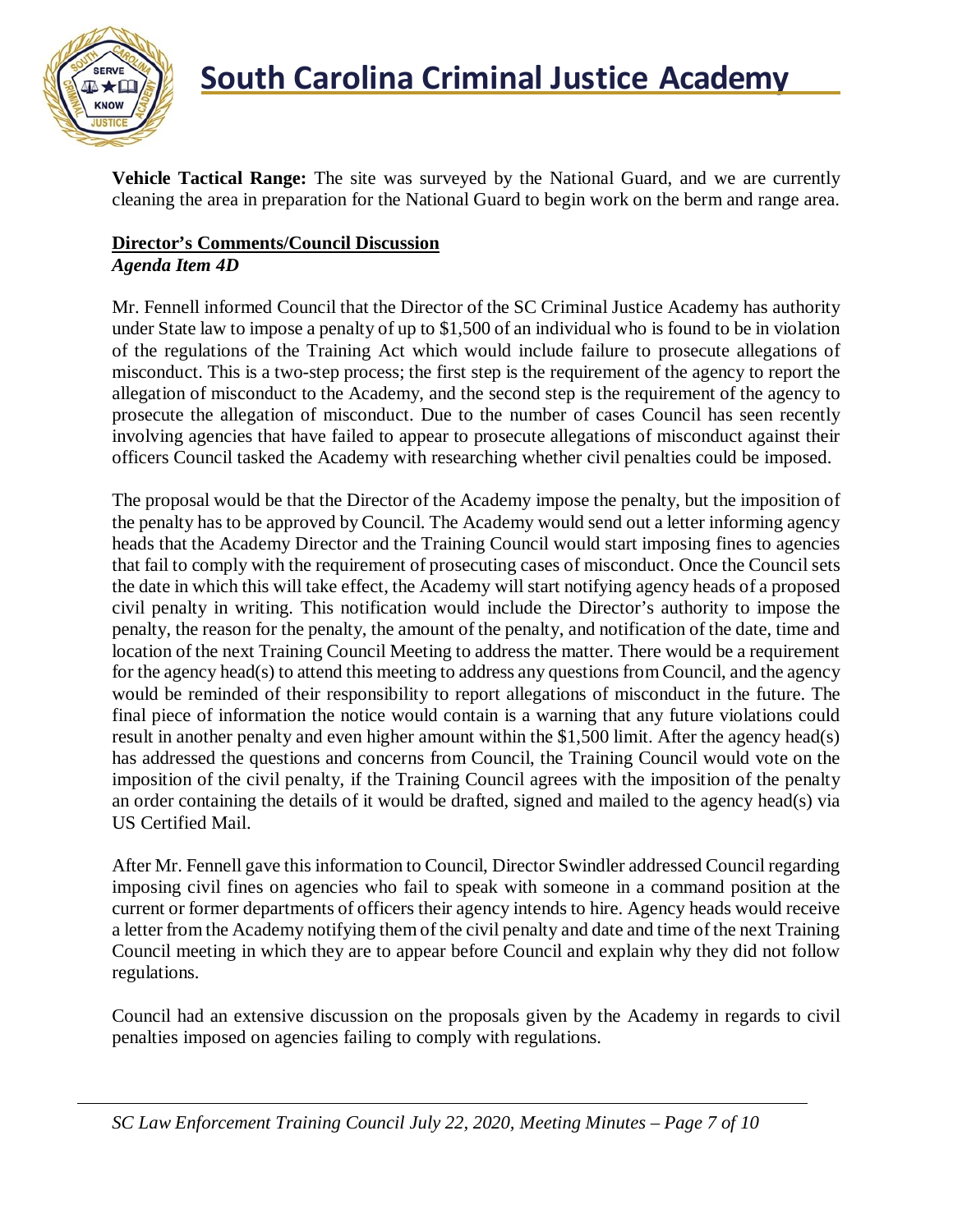

# **South Carolina Criminal Justice Academy**

Upon conclusion of discussion, Chief Keel asked a member of Council to make a motion to accept the proposal made by the Academy. Sheriff Foster made a motion regarding imposing penalties on agencies that fail to prosecute allegations of misconduct and fail to perform complete background checks, which include contacting a prospective hire's current or former department. Director Adger seconded the motion. Council voted unanimously to adopt the proposal brought forth by the Academy.

#### *A letter to agency heads regarding these civil penalties was drafted, signed by Director Swindler and sent via email.*

Director Swindler gave Council information regarding issues with agencies such as allowing Class III Officers to work in a capacity as a Class I Officer. Director Swindler wanted to make Council aware that other issues such as these may be brought before them depending on the severity of the offense.

Director Swindler then spoke on what is being taught regarding to de-escalation, implicit bias, pride and prejudice, crisis communications, etc. Over forty- (40) hours of training in these topics is currently being taught to basic law enforcement students. Academy instructors have been tasked with looking at their teaching to see if it can be made more current with the best information out there and to add more to the material to make it even more robust.

The Mobile Training Team is beginning to go out in the field to also teach these types of topics. One of the new instructors on the Mobile Training Team devised a new de-escalation class that is four (4) hours and is able to teach this class throughout the State. Several instructors are writing new implicit bias classes, new communications classes, new pride and prejudice classes and other classes along these lines. Those lesson plans will also be available for the Mobile Training Team to teach to the field.

The Academy researched several nationally known speakers and contacted Chief Harry Dolan. The Academy brought Chief Dolan to South Carolina in the past and filmed his de-escalation training. The training was pushed out via Acadis to approximately 16,000 officers throughout the State. Director Swindler spoke with Chief Dolan and asked if he could come teach a hybrid of the issues law enforcement is facing on a national level to a live audience and give the Academy permission to film it and push it out to SC Officers through Acadis. Chief Dolan wrote up a proposed contract to come teach this training which is a four (4)-hour class. The class is quite costly at \$19,950. Director Swindler stated that he believes he has some associations that will help offset some of the cost.

Director Swindler made a recommendation that Council consider to adopt making Chief Dolan's training an annual requirement for SC Law Enforcement.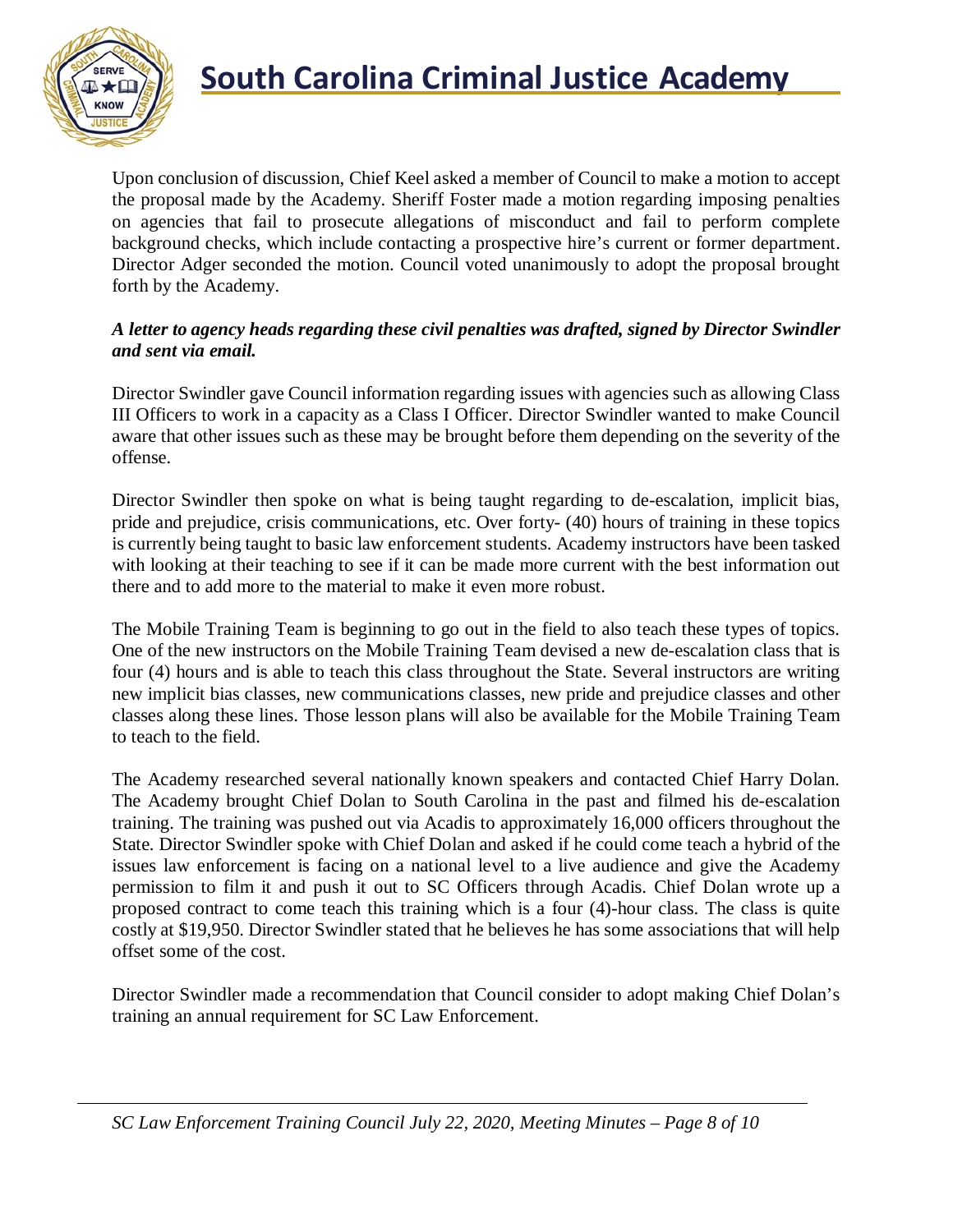

# **South Carolina Criminal Justice Academy**

A discussion ensued regarding this training. During the discussion, Director Jarrod Bruder, SC Sheriffs Association, informed Council that the Legislative Black Caucus wanted more focus on diversity trainings and would like to see African American instructors leading these trainings.

Chief Keel and Director Swindler had already spoken about the request from the Black Caucus, and Academy staff is searching for African American instructors around the nation to satisfy this request in the future. The Academy would like to get a solid diversity training filmed and made available to officers in the very near future, and acquiring Chief Dolan's services would allow that to happen.

Chief Tony Taylor recommended contacting the Riley Institute because they may have some qualified African American speakers qualified to teach diversity trainings.

Upon conclusion of discussion, Chief Keel asked members of Council if anyone would make a motion to make diversity type trainings an annual requirement allowing the Academy to determine the required hours of the training. Sheriff Faile made the motion, and it was seconded by Sheriff Foster. Council voted unanimously to make diversity type trainings an annual requirement for SC Law Enforcement Officers.

Chief Keel then asked members of Council if someone would make a motion to hire Chief Dolan to teach a hybrid training covering several topics such as cultural diversity and implicit bias. Sheriff Foster made the motion and it was seconded by Sheriff Faile. Council voted unanimously to contract Chief Dolan's services.

After the voting took place, Director Swindler asked members of Council to please consider asking associations they are associated with to assist in helping cover the cost of the training by Chief Dolan to help offset the cost.

#### **CLOSING REMARKS/ADJOURNMENT**

Prior to closing, Sheriff Foster raised his concern about Internet Explorer not being loaded on newer model computers and is not supported by Microsoft; therefore, there may be issues accessing trainings on Acadis. Justin Miller, the Academy's IT Manager, recommends that people still use Internet Explorer to access trainings on Acadis, but the program can also be accessed through Google Chrome. Mr. Miller said that Microsoft Edge will also work as long as it is the new version.

Director Swindler stated that the Academy is looking to build a vehicle close quarter combat course. The National Guard has already come and site surveyed and will help do the construction. A Training Council member has agreed to donate some soil for the construction. The Academy is hoping to make this project not be very costly. Rob Chadwick, the Tactical Training Coordinator of the Federal Bureau of Investigations, has said that if this construction is built, this would certainly make the Academy a state-of-the art facility.

*SC Law Enforcement Training Council July 22, 2020, Meeting Minutes – Page 9 of 10*